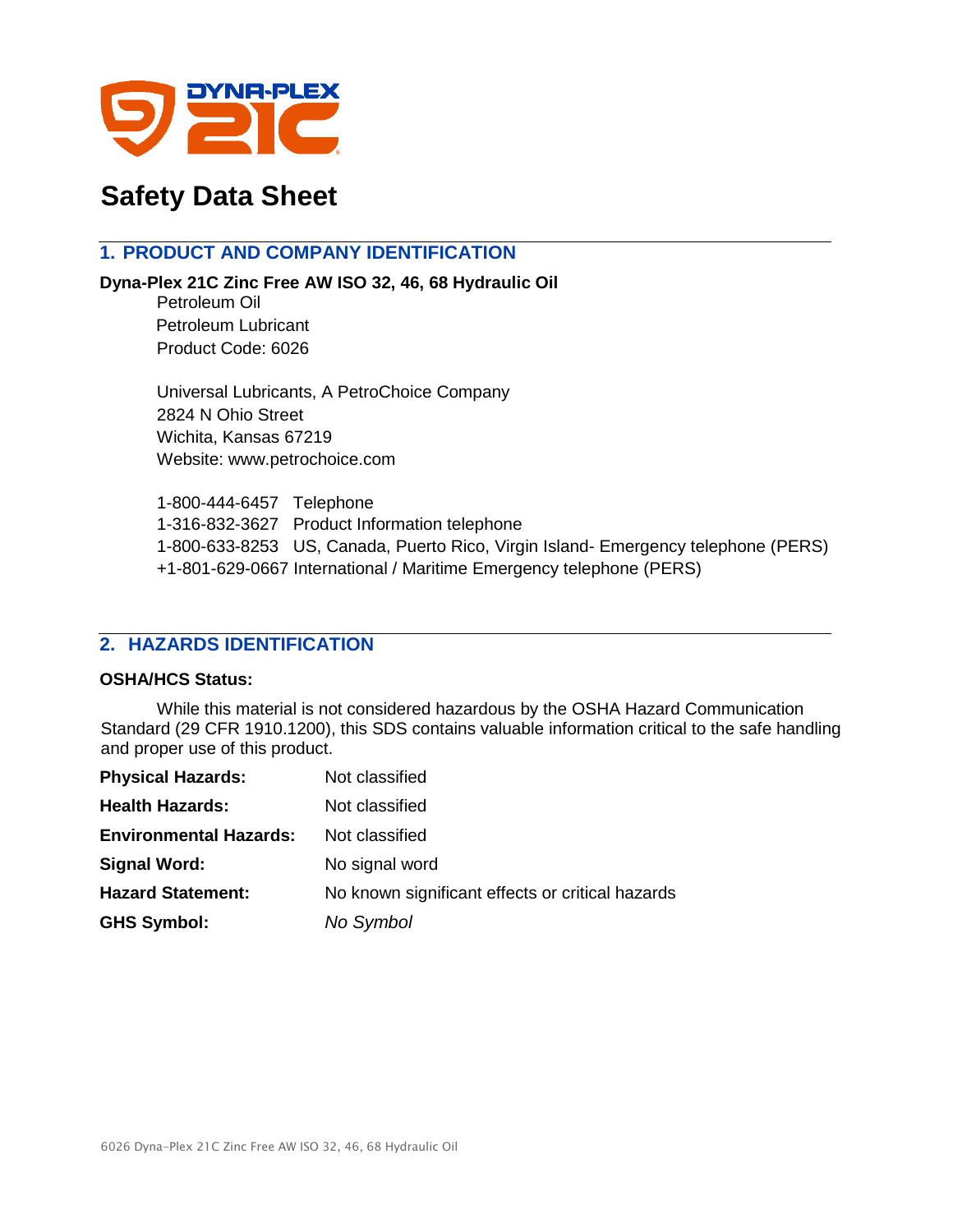#### **Precautionary Statements**

| General:           | Read label before use. Keep out of reach of children. If medical advice is<br>needed, have product information at hand. |
|--------------------|-------------------------------------------------------------------------------------------------------------------------|
| <b>Prevention:</b> | Not applicable                                                                                                          |
| <b>Response:</b>   | Not applicable                                                                                                          |
| Storage:           | Not applicable                                                                                                          |
| Disposal:          | Not applicable                                                                                                          |

# **3. COMPOSITION/INFORMATION ON INGREDIENTS**

**Synonyms:** Petroleum Lubricant **Formula:** Mixture **Molecular Weight:** Variable

| <b>Component</b>                     | <b>CAS Number</b>   | <b>Concentration %</b> |
|--------------------------------------|---------------------|------------------------|
| <b>Base Lubricating Oils Mixture</b> |                     | 96-98                  |
| R&O Inhibitors/Anti-wear Agent       | <b>Trade Secret</b> | 1.0                    |
| <b>Pour Point Depressant</b>         | <b>Trade Secret</b> | <1.0                   |
| Anti-foam Agent                      | <b>Trade Secret</b> | <1.0                   |

# **4. FIRST AID MEASURES**

## **Eyes**

Immediately flush eyes with large amounts of fresh water and continue flushing until irritation subsides. Remove contact lenses, if present, and easy to do. Continue rinsing. Seek medical attention if irritation develops.

## **Inhalation**

If breathing difficulty exists, remove individual away from exposure and into fresh air. Seek medical attention.

#### **Skin**

Remove contaminated clothing. Wash contaminated area repeatedly with soap and water. Seek medical attention if irritation develops.

#### **Ingestion**

Do not induce vomiting unless directed to do so by medical personnel. Get medical attention if symptoms occur.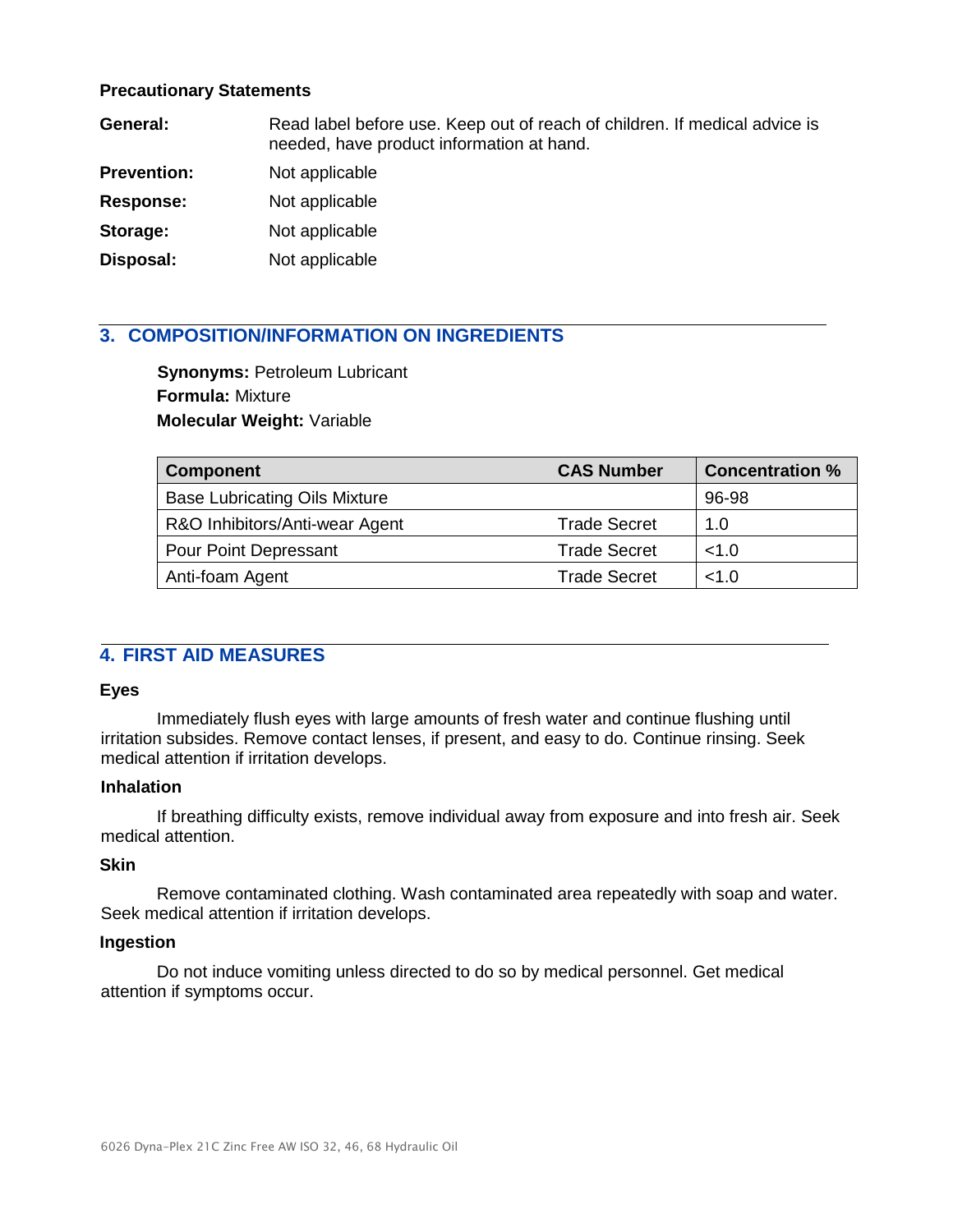#### **Skin Injection**

If product is injected into or under skin, or into any part of the body, regardless of the appearance of the wound or its size, the individual should be evaluated by a physician as a surgical emergency. Even though initial symptoms from high pressure injection may be minimal or absent, early surgical treatment within the first few hours may significantly reduce the ultimate extent of injury.

# **5. FIREFIGHTING MEASURES**

#### **Suitable extinguishing media**

Use dry chemical, foam, carbon dioxide  $(CO<sub>2</sub>)$  or water spray or water fog.

#### **Unsuitable extinguishing media**

Do not direct a solid stream of water or foam into hot, burning pools of oil liquid since this may spread fire.

#### **Specific hazards from combustion**

Carbon monoxide, carbon dioxide, aldehydes, hydrocarbons, oxides of sulfur, nitrogen, phosphorus and other oxides may be products of combustion.

#### **Special protective equipment for fire-fighters**

Wear full firefighting turn-out gear (full bunker gear), and respiratory protection (SCBA).

#### **Firefighting instructions**

Cool fire exposed containers with water spray and avoid spreading burning material with water used for cooling purposes.

# **6. ACCIDENTAL RELEASE MEASURES**

#### **Personal precautions and Protective equipment**

Personal Protection, see section 8. Evacuate surrounding area. Keep unnecessary personnel from entering. Any individual not wearing protective equipment should not enter spill or contaminated area until all clean-up has been completed.

#### **Emergency procedures**

For personal emergency procedures see section 4. For fire emergency procedures see section 5. Contain spilled oil liquid if possible without posing any risk or personal injury.

#### **Environmental precautions**

Prevent spreading over a wide area. Contain spill immediately. Contact appropriate authorities of spill. Do not allow spill to enter sewer system, drains of any kind, surface water or water courses. Avoid flushing to such areas as well.

#### **Methods and materials for containment and cleaning up**

Soak up or absorb with appropriate inert materials such as, sand, clay, silica gel, acid binder, universal binder, sawdust, paper fiber etc. Large spills may be picked up using vacuum pumps, shovels, buckets or other means of transfer and placed into drums or any other approved and suitable containers.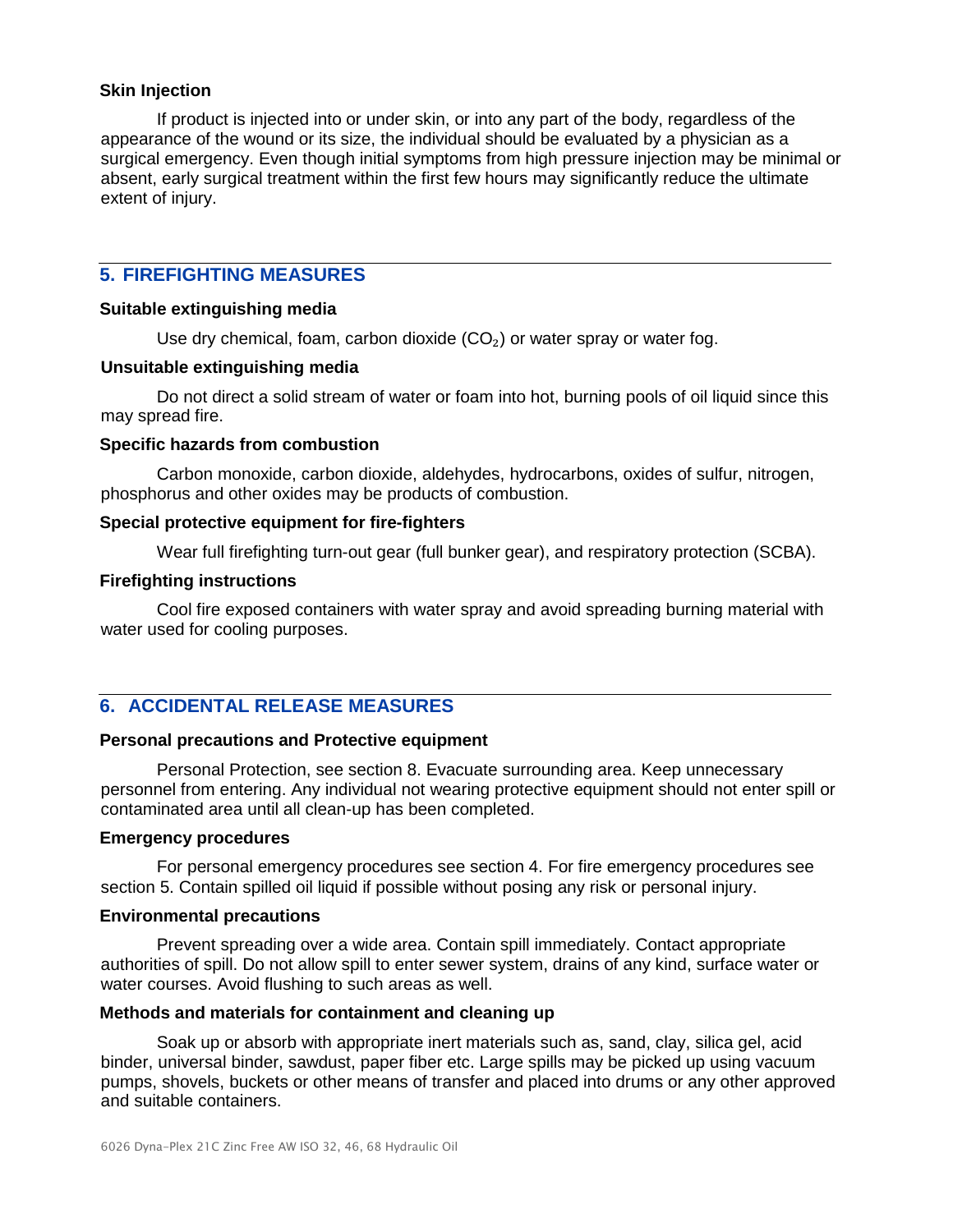# **7. HANDLING AND STORAGE**

#### **Precautions for safe handling**

#### **Conditions for safe storage**

Store in only approved and marked containers. Keep containers closed when not in use and during transportation. Keep containers away from flame or other ignition sources.

#### **Incompatibilities**

Strong oxidizing agents, acids, halogens.

# **8. EXPOSURE CONTROLS/PERSONAL PROTECTION**

#### **OSHA Final: (PEL)**

Contains no substances with occupational exposure limit values.

#### **American Conference of Governmental Industrial Hygienists (ACGIH) Threshold Limit Value (TLV)**

5.00 mg/m<sup>3</sup> suggested for oil mist.

#### **Respiratory protection**

If vapor mist is generated when the material is heated or handled, use approved respiratory protection. All respirators must be NIOSH certified. Fit testing may be required before use. Do not use compressed oxygen in hydrocarbon atmospheres. Adequate ventilation in accordance with good engineering practices must be provided to maintain concentrations below the specified exposure or flammable limits.

#### **Hand protection**

For prolonged or repeated exposures hand protection is required. Wear chemical resistant gloves suitable for the product, contact your safety department or supplier to determine the proper hand protection.

#### **Eye protection**

Not required under normal conditions of use. If material is handled such that it could be splashed or misted into eyes, wear plastic face shield or splash resistant safety goggles or glasses with side shields.

#### **Skin and body protection**

For prolonged or repeated exposures, use impervious clothing (boots, gloves, aprons, bibs, etc.) over parts of the body subject to exposure. Contact your facility safety department or safety supplier to determine the proper protective equipment for your use.

#### **Hygiene measures**

Thoroughly wash contaminated areas of the body which may have been exposed with soap and water. Do not use contaminated clothing, launder clothing before reuse. Properly dispose of contaminated clothing or articles that cannot be laundered such as leather gloves, boots, etc. Wash thoroughly before handling food and beverages. Food and beverage consumption should be avoided in work areas where hydrocarbons are present.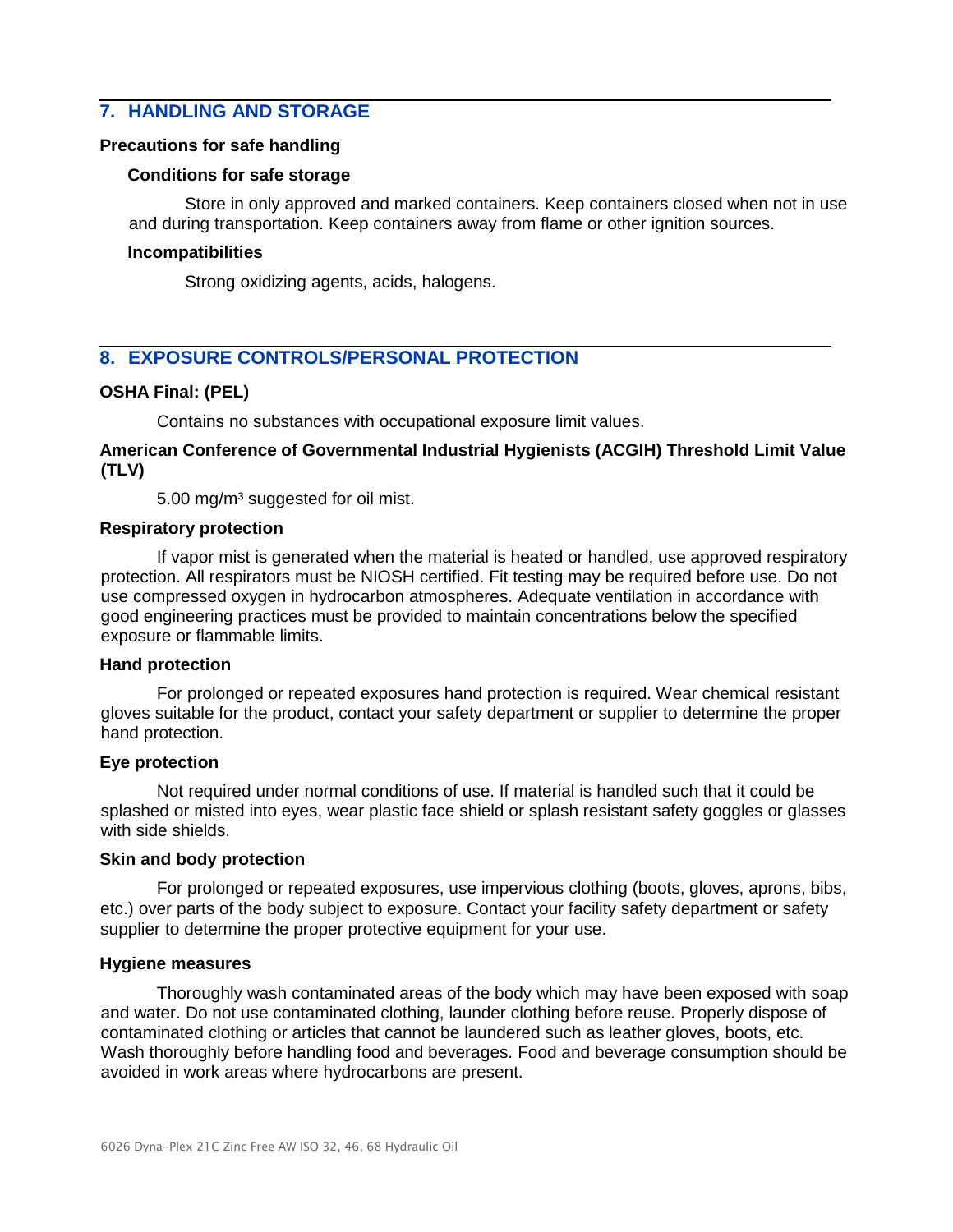# **9. PHYSICAL AND CHEMICAL PROPERTIES**

**Appearance:** Clear, Amber **Physical state:** Liquid **Odor:** Lubricating Oil **Specific gravity (H**₂**O=1):** 0.8623 **Melting point/freezing point:** No data available **Initial boiling point and boiling range:** >800⁰F **Flash point (Cleveland Open Cup):** 216<sup>°</sup>C, (420<sup>°</sup>F) **Upper/lower flammability or explosive limits:** No data available **Vapor pressure:** Not determined **Solubility in water:** Not soluble in water **Percent volatile:** Negligible **Liquid density:** Not determined **Evaporation rate:** Not determined

# **10. STABILITY AND REACTIVITY**

**Reactivity:** May react strong with oxidizing agents.

**Chemical stability:** Stable under normal temperatures and pressures.

**Possibility of hazardous reactions:** Product will not undergo hazardous polymerization.

**Conditions to avoid:** Heat, open flames, oxidizing materials and mist.

**Incompatible materials:** Strong oxidizing agents, acids, halogens.

**Hazardous decomposition products:** Carbon monoxide, carbon dioxide and other oxides may be generated as products of combustion.

# **11. TOXICOLOGICAL INFORMATION**

**Acute oral toxicity:** No data available **Acute inhalation toxicity:** No data available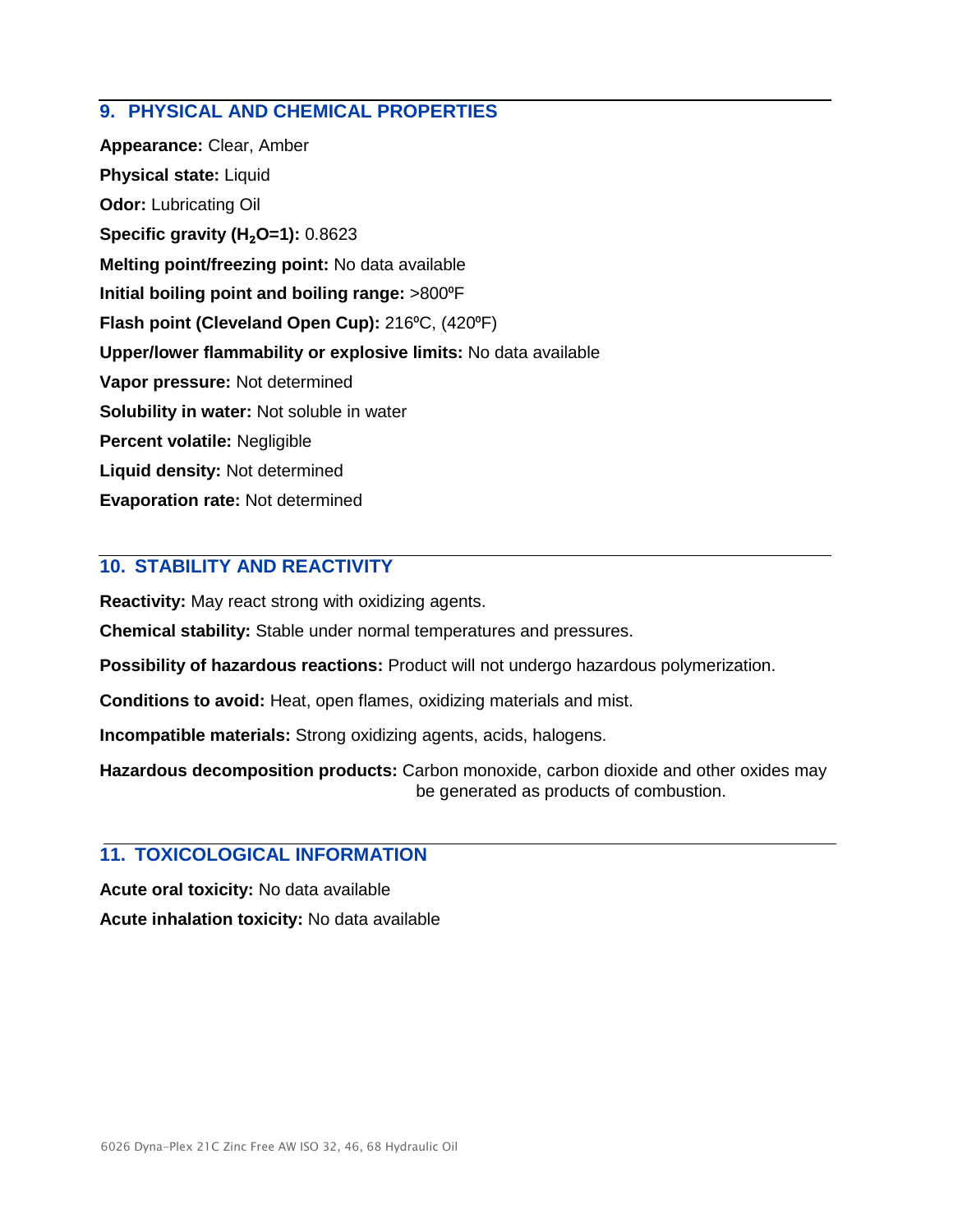## **12. ECOLOGICAL INFORMATION**

**Biodegradability:** No data available

**Bioaccumulation:** No data available

**Toxicity to fish:** No data available

**Toxicity to daphnia and other aquatic invertebrates:** No data available

**Toxicity to algae:** No data available

**Toxicity to bacteria:** No data available

# **13. DISPOSAL CONSIDERATIONS**

#### **Waste Disposal methods**

All disposals must comply with federal, state and local regulations. Spilled or discarded material may be a regulated waste. Refer to state and local regulations. If other material was used during cleanup efforts the resultant mixture may be regulated.

#### **Empty Containers**

Empty drums should be completely drained and safely stored until appropriately reconditioned or disposed.

# **14. TRANSPORT INFORMATION**

**U.S. DOT Road/Rail/Waterways:** Not dangerous/hazardous goods **Transport Canada Road/Rail/Waterways:** Not dangerous/hazardous goods

# **15. REGULATORY INFORMATION**

The regulatory information is not intended to be comprehensive. Other regulations may apply to this material.

## **Federal Regulatory Status**

#### **Notification Status**

**EINECS** All components listed

**DSL** All components listed

**TSCA** All components listed

#### **SARA Hazard Categories (311/312)**

No SARA 311/312 hazards